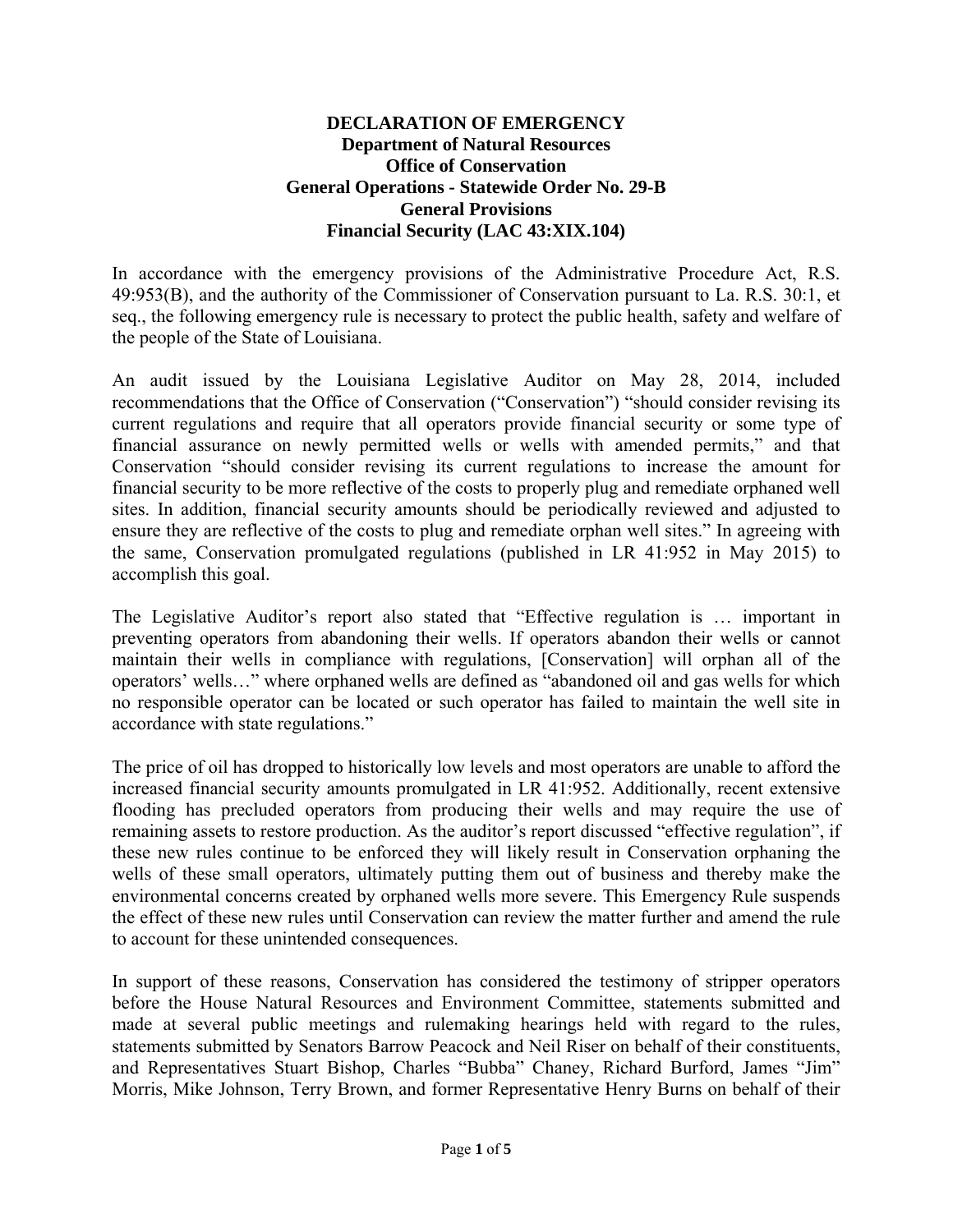constituents, as well as various other petitions noting the objections of approximately 760 individuals and 96 oil and gas operators.

Conservation finds that this action at this time is necessary to protect the public health, safety and welfare of the people of the State of Louisiana, but that this action is truly only the first step in working toward a more lasting solution to achieve the goals raised in the legislative auditor's report.

This Rule shall have the force and effect of law effective April 13, 2016 and will remain in effect for 120 days, unless renewed by the Commissioner of Conservation, withdrawn by the Commissioner of Conservation, or until permanent rules are promulgated in accordance with law.

## **Title 43 NATURAL RESOURCES Part XIX. Office of Conservation – General Operations Subpart 1. Statewide Order No. 29-B Chapter 1. General Provisions §104. Financial security**

A. Unless otherwise provided by the statutes, rules and regulations of the Office of Conservation, financial security shall be required by the operator of record (operator) pursuant to this Section for each applicable well as further set forth herein in order to ensure that such well is plugged and abandoned and associated site restoration is accomplished. A compliance order and/or civil penalty which has been timely satisfied shall not cause an operator to be considered a non-compliant operator for the purpose of this Section.

1. Permit to Drill

a. On or after July 1, 2000, the applicant for a permit to drill must provide financial security for such well in accordance with the following.

 i. An operator who has exhibited a record of compliance with the statutes, rules, and regulations of the Office of Conservation for a period of 48 months immediately preceding the permit date of the well and who has no outstanding violations shall be exempt from providing financial security under this Section.

 ii. An operator who has not been a registered operator of record for a period of 48 months immediately preceding the permit date of the well in question shall comply with the following.

(a). An operator who has not previously been an operator of a well (drilling, drilled or completed) shall provide financial security in a form acceptable to the commissioner prior to issuance of a permit to drill.

(b). An operator who has previously been an operator of a well (drilling, drilled or completed) for less than the prescribed 48 months but has otherwise exhibited a record of compliance with the statutes, rules and regulations of the Office of Conservation and who has no outstanding violations shall provide financial security in a form acceptable to the commissioner within 30 days of completion date as reported on Form Comp or Form WH-1.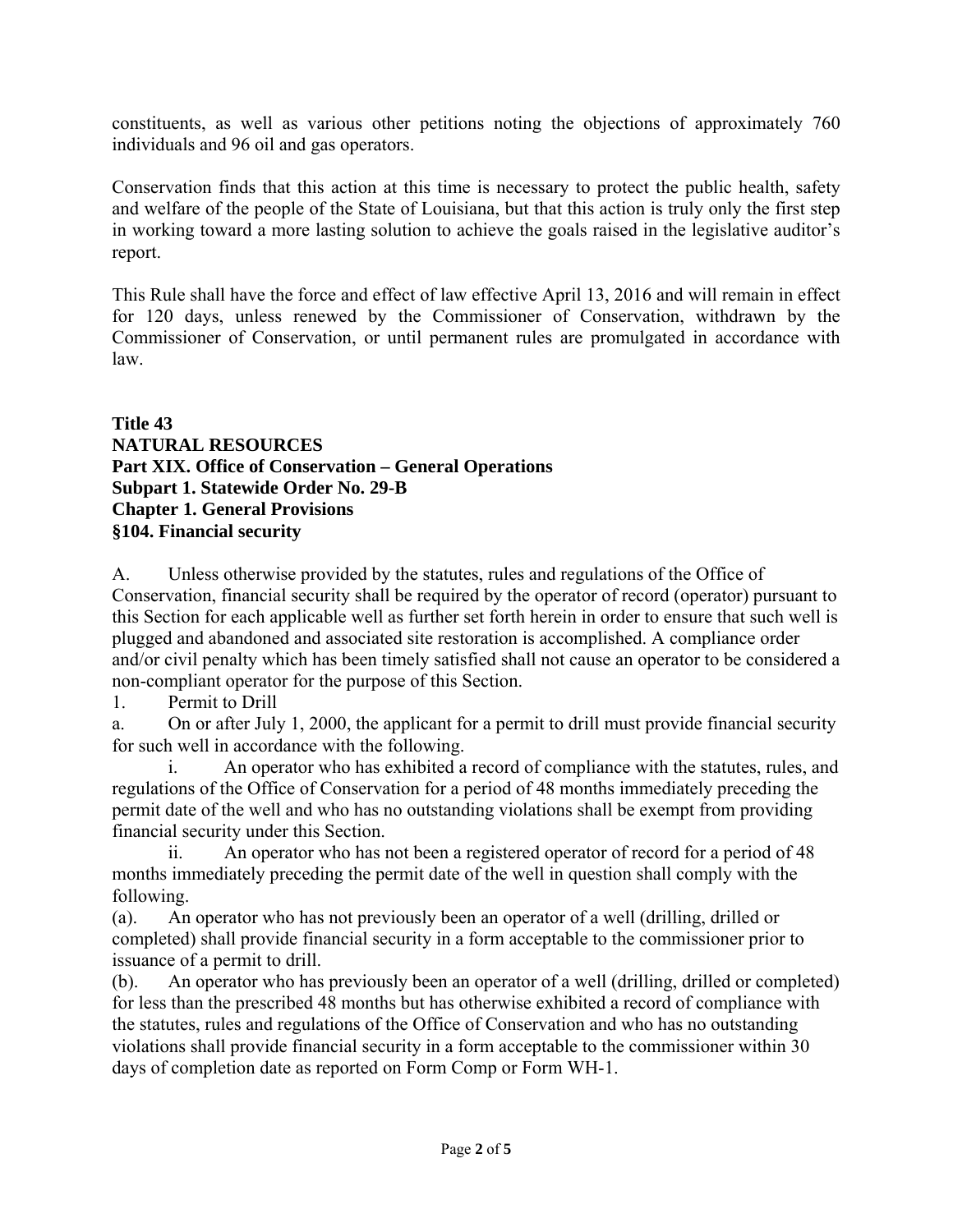iii. An operator who has not exhibited a record of compliance with the statutes, rules, and regulations of the Office of Conservation for a period of 48 months immediately preceding the permit date of the well shall provide financial security in a form acceptable to the commissioner prior to issuance of permit to drill.

2. Amended Permit to Drill/Change of Operator

a. Any application to amend a permit to drill for change of operator must be accompanied by financial security in accordance with the following.

 i. An operator who has previously been an operator of a well for a period of at least 48 months immediately preceding the amended permit to drill date, who has exhibited a record of compliance with the statutes, rules and regulations of the Office of Conservation and who has no outstanding violations shall be exempt from providing financial security under this Section.

 ii. Any operator who does not meet the criteria specified in §104.A.2.a.i above shall provide financial security in a form acceptable to the commissioner prior to issuance of an amended permit to drill.

3. Financial security in a form acceptable to the commissioner shall be provided prior to issuance of a permit to drill or amended permit to drill to any operator which includes a primary officer therein who is or was a primary officer of an operator assigned an orphan status.

4. The financial security requirements provided herein shall apply to Class V wells as defined in LAC 43:XVII.103 for which an application for a permit to drill or amended permit to drill is submitted on and after July 1, 2000, at the discretion of the commissioner.

B. Compliance with this financial security requirement shall be provided by any of the following or a combination thereof:

1. certificate of deposit issued in sole favor of the Office of Conservation in a form prescribed by the commissioner from a financial institution acceptable to the commissioner. A certificate of deposit may not be withdrawn, canceled, rolled over or amended in any manner without the approval of the commissioner; or

2. a performance bond in sole favor of the Office of Conservation in a form prescribed by the commissioner issued by an appropriate institution authorized to do business in the state of Louisiana; or

3. letter of credit in sole favor of the Office of Conservation in a form prescribed by the commissioner issued by a financial institution acceptable to the commissioner.

C. Financial Security Amount

1. Land Location

a. Individual well financial security shall be provided in accordance with the following.

| Measured Depth | Amount       |
|----------------|--------------|
| < 3000'        | \$2 per foot |
| 3001-10000'    | \$5 per foot |
| 10001'         | \$4 per foot |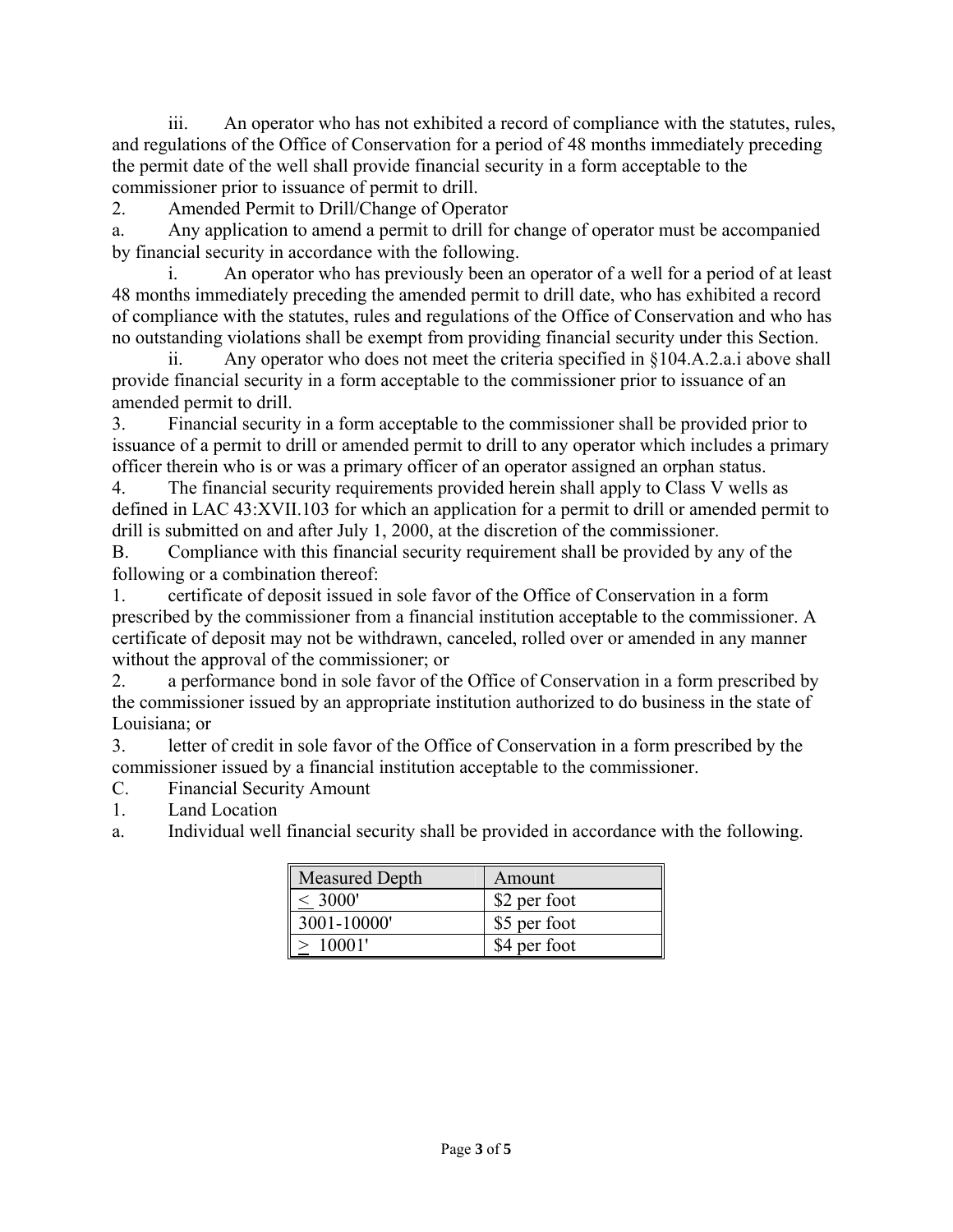b. Blanket financial security shall be provided in accordance with the following.

| <b>Total Number of Wells Per</b><br>Operator | Amount    |
|----------------------------------------------|-----------|
| $\leq 10$                                    | \$25,000  |
| 11-99                                        | \$125,000 |
| > 100                                        | \$250,000 |

2. *Water Location*―*Inland Lakes and Bays*―any water location in the coastal zone area as defined in R.S. 49:214.27 except in a field designated as offshore by the commissioner.

a. Individual well financial security shall be provided in the amount of \$8 per foot of well depth.

b. Blanket financial security shall be provided in accordance with the following.

| <b>Total Number of Wells Per</b><br>Operator | Amount      |
|----------------------------------------------|-------------|
| < 10                                         | 250,000     |
| 11-99                                        | \$1,250,000 |
| 100                                          | \$2,500,000 |

3. *Water Location—Offshore—*any water location in a field designated as offshore by the commissioner.

a. Individual well financial security shall be provided in the amount of \$12 per foot of well depth.

b. Blanket financial security shall be provided in accordance with the following.

| Total Number of Wells Per | Amount      |
|---------------------------|-------------|
| Operator                  |             |
| < 10                      | \$500,000   |
| 11-99                     | \$2,500,000 |
|                           | \$5,000,000 |

4. An operator of land location wells and water location wells who elects to provide blanket financial security shall be subject to an amount determined by the water location requirements.

5. The amount of the financial security as specified above may be increased at the discretion of the commissioner.

D. A change of name by a compliant operator of record through acquisition, merger, or otherwise does not preclude said successor operator from meeting the requirements for exemption from financial security under this Section.

E. The commissioner retains the right to utilize the financial security provided for a well in responding to an emergency applicable to said well in accordance with R.S. 30:6.1.

F. Financial security shall remain in effect until release thereof is granted by the commissioner pursuant to written request by the operator. Such release shall only be granted after plugging and abandonment and associated site restoration is completed and inspection thereof indicates compliance with applicable regulations or upon transfer of such well to an